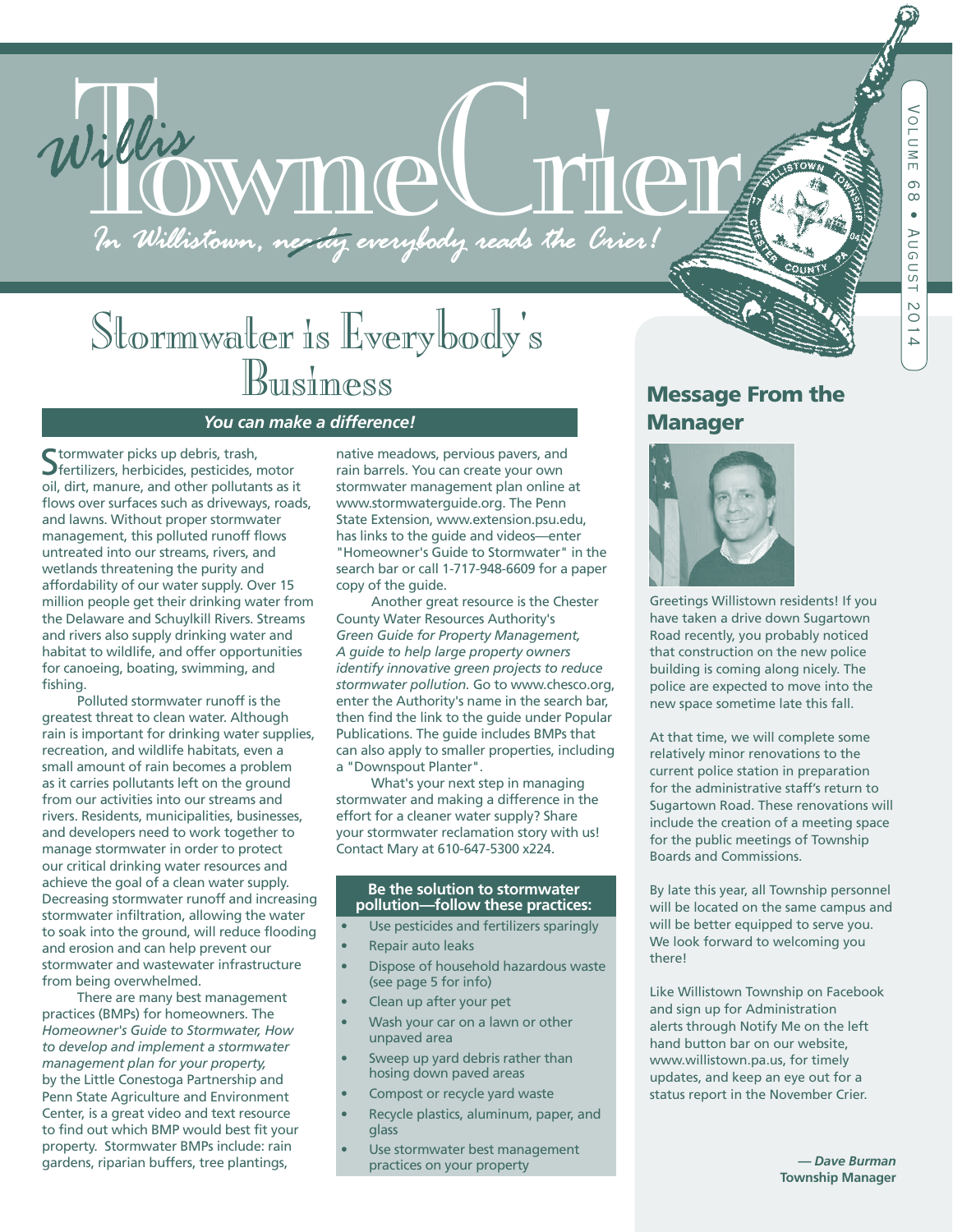## **Willistown Parks and Recreation**



Celebrating our community through people, parks, and programs

# *GO WilMa!* (Get Outside around Willistown & Malvern!)

**If your K-5th grader or teen has not yet signed up for Fizz, Boom, Read!, the national public library summer reading program at the Malvern and Paoli Libraries, and** *GO WilMa!***,the outdoor adventure program, it's not too late! Your kids can experience the magic of reading and the thrill of adventure through this innovative outdoor adventure program based upon Get Outdoors York County.** 

**Our Storm Chasers will explore the great outdoors through scavenger hunt clues, or 'Radar Blips", in the Eruption Log they'll be provided. The Radar Blips will lead to Hotspots hidden in the wonderful parks and special places in and around Willistown and Malvern. A great** 



**feature of this program is that you can do it on your own time. Meanwhile, you'll be reaping all the benefits of getting fresh air, being in nature, walking, and sharing quality time with family and friends. We all know that it feels good to get outside!**

**Stamp the Eruption Log at the Hotspot rubbing posts and receive one raffle ticket per stamp that will be drawn for prizes at the Willistown Country Fair, August 19th at 6:30 PM.** 

**Check out** *GO WilMa!* **at www.willistown.pa.us to find out more, like us on Facebook, and sign up at Malvern or Paoli Libraries to receive the Log and get started! The last day to submit your final stamps for prize raffle tickets is August 18th.** 

# *End of summer FUN!*

## Willistown's Country Fair @ Greentree Park

**Tuesday, August 19 • 5:30–7:30 PM**



To wrap up summer and gear up for the new school year, nothing's more fun than enjoying a beautiful afternoon in the park at our downhome Country Fair!

#### Join us at Greentree Park for:

- **Live, local bluegrass band, Raven Hill**
- **Sleepy Hollow Farms pony rides**
- **Petting zoo**
- **Stacey's Face Painting**
- **Center on Central's Interactive Music Circle**
- *GO WilMa!* **Prize Drawing @ 6:30 PM**
- **Interactive community booths**
- **The Pizza Wagon**
- **Whirled Peace Frozen Yogurt**

Please leave your four legged friends at home. Rain date: Thursday August 21, 5:30–7:30 PM. Call 610-647-5300 x224 if weather is a question.

#### Willistown Hummingbirds Soccer *Ages 3-6*

A fun way for 3-6 year-old boys and girls to learn the basics of soccer: dribbling, passing, trapping, shooting, and positioning. Each session consists of instruction in each aspect of the game, participation in fun, ageappropriate drills that are designed to teach skills, and low-key, noncompetitive games. Dates: Saturdays, Sept. 6–Oct. 11 Time: 1:30–2:30 PM Where: Greentree Park Fee: \$70 Resident, \$80 Nonresident (includes team T-shirt and award)

#### Willistown Rookie League Baseball *Ages 5-7*

A fun baseball experience for 5-7 year-old boys and girls. Players will receive instruction in all basics of the sport, and will apply what they have learned in fun games. All players begin the season playing tee-ball and are slowly introduced to Coach Pitch Baseball over the course of the season. Players who are not able to hit a pitched ball will be able to use a tee while learning. Jump Start Sports staff members conduct the instruction and

#### Fall Sports Programs

oversee the game play while volunteer team coaches participate in a detailed coaches training program provided by Jump Start Sports. Dates: Saturdays, Sept 6–Oct. 4

Time: 11:30 AM–12:15 PM Location: Garrett Mill Field Fee: \$70 Resident, \$80 Nonresident (includes team T-shirt, MLB baseball cap, and award)



Willistown Tee-Birds Tee-Ball *Ages 3-4*

A fun and highly instructional introduction to baseball for 3 and 4 year-old boys and girls. Players learn the basics of throwing,

catching, fielding, batting, and base running, and then apply what they have learned in fun, noncompetitive games. Sessions are one hour long, one day per week, and include all instruction and game play in one outing. Jump Start Sports staff coaches attend and supervise every game. Players receive a Major League Baseball hat, team T-shirt, and participation trophy. Jump Start Sports staff members conduct the instruction and oversee the game play while volunteer team coaches assist. Volunteer coaches also participate in a detailed coaches training program provided by Jump Start Sports.

Dates: Saturdays, Sept 6–Oct. 4 Time: 10–11 AM Location: Garrett Mill Field Fee: \$70 Resident, \$80 Nonresident (includes team T-shirt, MLB baseball cap, and award)

REGISTER ONLINE www.JumpStartSports.com For more info contact Mike Stefani: MStefani@jumpstartsports.com or 267-587-7154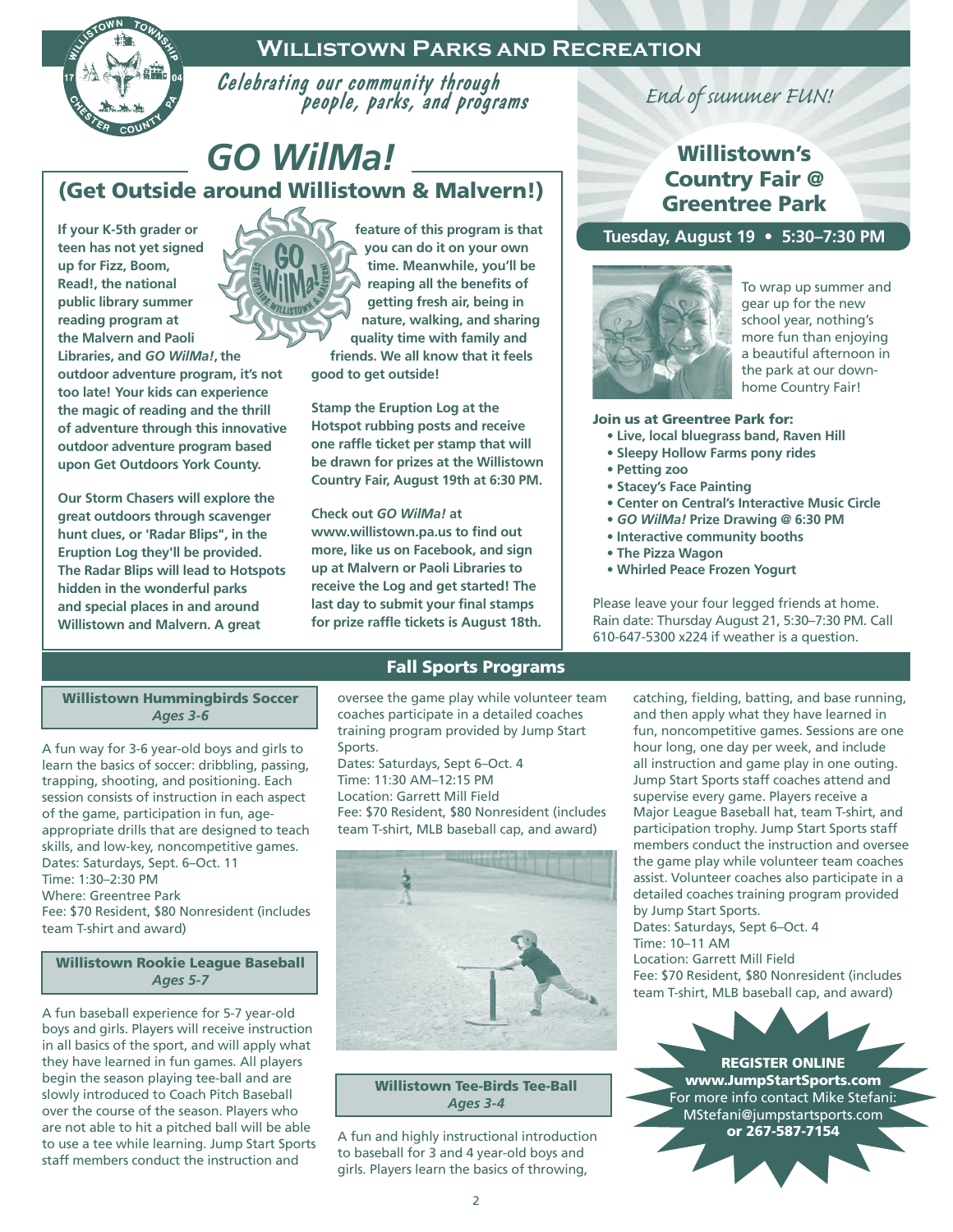#### **Willistown Parks and Recreation**

# Serpentine Preserve Grand Opening

**Saturday, September 6 • 1:00–4:00 PM**



Come ready to hike through the Serpentine Preserve and the adjacent Natural Lands Trust's (NLT) Willisbrook Preserve and Serpentine Barrens. The Serpentine Barrens are a rare ecosystem because of the underlying serpentine geology. Our new park is named Serpentine Preserve because it is an important buffer to the Barrens. The Barrens are a Pennsylvania Natural Diversity Inventory site and Department of Conservation and Natural Resources Wild Plant Sanctuary—"the best examples of habitat supporting wild plants of special concern throughout Pennsylvania". In addition to the open air experience of the

Barrens, visitors can enjoy a woodland hike through the 22.1 acre Serpentine Preserve that connects to the 65 acre NLT woodland.

 Join in guided hikes throughout the woodlands and the unique ecosystem of the Serpentine Barrens or stroll on your own. Bring binoculars for birding, bug juice just in case, and don't forget to apply sunscreen.

 The Preserve is located at 143 Line Road, Malvern. The rain date for this event is Saturday, September 13th. Please call 610-647-5300 x224 for a recorded message if weather is a question.

### Healthy Moves *Walk Your Way to Health!*



• On average, every minute of walking can extend your life by 1.5 to 2 minutes.

• Walking an extra 20 minutes each day will burn off 7 pounds of body fat per year.

• To burn off 1 plain M&M candy, you need to walk the full length of a football field. Think about that next time you dip your hand into a candy bowl!

• Longer, moderately-paced daily walks (40 minutes at 60% to 65% maximum heart rate) are best for losing weight.

• Shorter, faster walks (20-25 minutes at 75% to 85% maximum heart rate) are best for conditioning your heart and lungs.

Walking is much preferable to running or jogging because it creates less stress on your joints, including hips, knees, and ankles. Remember to properly warm up before and cool down after every walking session... your muscles will love you for it!

(Excerpted from Walking Facts and Benefits, Iowa State University)



Our Great Valley High School Girl Scout Troop # 42118 has grown produce at the Sugartown Community Garden for three years with other members of the Willistown Township community. We are going to be Juniors at Great Valley High School.

The Sugartown Garden is in Willistown Township's Sugartown Preserve in the village of Historic Sugartown. Local gardeners weed, water, and harvest in their own beds each summer. Our troop plants two raised beds as well as two plots of land.

The raised beds we manage were built by the Chester County Food Bank as part of their Raised Bed Garden Program. There are over 600 raised beds in Chester

County that are a part of the Raised Bed Garden Program. We donate all of our produce to local food pantries that help feed local families. Other gardeners at the Sugartown Garden grow for their personal use and donate to the Food Bank as well. Last summer we donated over 150 pounds of food!

This year we are growing green beans, radishes, carrots, peppers, watermelon and cantaloupe. In the past we have grown tomatoes, cucumbers, bok choy, tomatillos, and a lot of other yummy vegetables.

These past few summers have been so much fun, and we are glad to have the opportunity to learn about gardening.

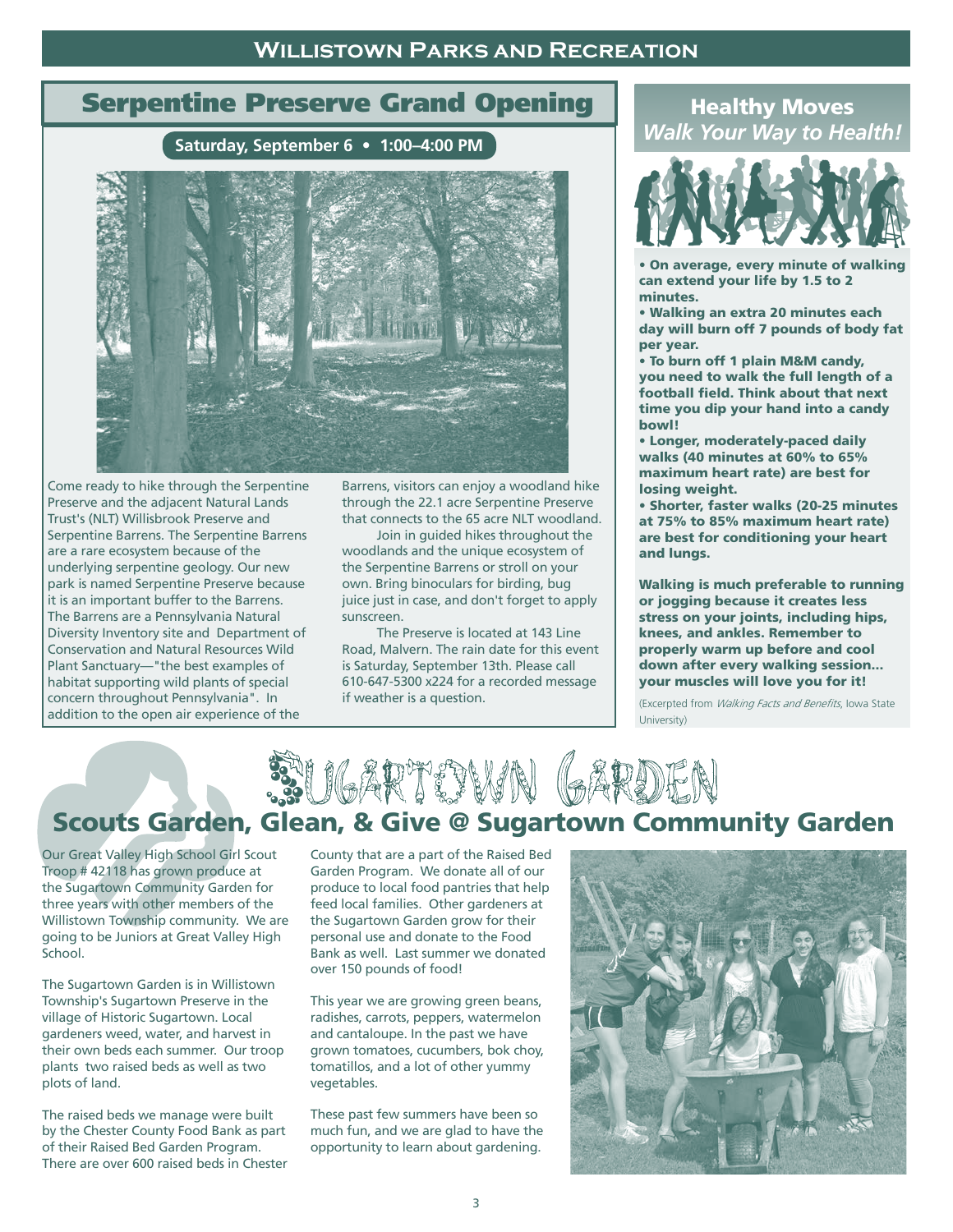# *Okehocking Nature Center News*



The all-volunteer Okehocking Nature Center was formed with a simple mission: To connect people with nature. The Okehocking Preserve, owned by Willistown Township, is a precious jewel right here in Willistown. Once you step away from your parked car and are greeted by the expansive views encompassing a green landscape mostly unchanged from a simpler time, you

understand that being outdoors is simply good for you. If you need more to lure you outdoors, the Okehocking Nature Center is offering the following enticements:

#### Birding & Hawk Watch Festival at Okehocking Preserve Saturday, Sept. 27, 9:00 AM to 2:00 PM

**Get up close with live birds of prey at the beautiful, 180-acre Okehocking Preserve. Join us for:**

- **• Guided bird walks for families and advanced birders**
- **• Migration hawk watch**
- **• Okehocking Nature Center open farmhouse**
- **• Wildlife photography gallery**
- **• Birding presentations**
- **• Crafts and live animals from the Upper Main Line Y's Nature Center**
- **• Live bluegrass by Raven Hill, sponsored by Willistown Parks and Recreation.**

**This event is free to the community! Find more information at www.okehockingnaturecenter.org.**

#### Self Guided Trail Map

The 180-acre Okehocking Preserve includes mature woods, meadow lands, uplands, wetlands, and riparian areas along Delchester Run and the main stem of Ridley Creek. There are about 5 miles of mown and wooded walking trails. To enrich your hike, the Okehocking Nature Center and Willistown Township Parks and Recreation team plotted a 2.4 mile trail with 11 location markers.

Thanks to the generosity of the Marjorie L. and Arthur P. Miller, Jr. Fund, trail walk brochures are now available to guide your walk at the Preserve. The brochures feature a map of Okehocking Preserve and descriptions of the designated location markers. You may pick up (and return) the brochures at the lucite boxes located on the message boards at the Delchester Road and at West Chester Pike entrances as well as at the farmhouse. You may also download a version from www.okehockingnaturecenter.org or www.willistown.pa.us.

*The Okehocking Nature Center was established as a 501(c)(3) nonprofit corporation in 2007 to help develop and manage a nature center located at Willistown Township's Okehocking Preserve. Willistown Township owns the Okehocking Preserve and leases the Garrett Farmhouse and immediate area to the Okehocking Nature Center. Willistown Parks and Recreation manages the Preserve.*



#### Okehocking Bird Walk

#### Sunday, September 28 • 9 AM

**Join leader Edie Parnum of the Valley Forge Audubon Society (www.valleyforgeaudubon.org) for a bird walk at Okehocking Preserve. So far, 140 species have been tallied.** 

**Be prepared for walking in wet areas. If weather is a question, contact Edie at 610-964-8331 or eparnum2@verizon.net.**

**Directions: Going west on Route 3, drive past the lights at Providence Road and Delchester Road. The Preserve entrance is on the right, 1⁄2 mile past Delchester Road. If going eastbound on Route 3, because the highway is divided, you will need to make a U-turn at Delchester Road.**

## Recycling—Big First Half in Willistown!

Willistowners upheld their reputation as "residents who recycle" through the special events that were organized for the benefit of our residents by the Township's Public Works Department, Recycling Commission, and Police Department.

April and May were particularly active months with drop-off programs and special curbside pick-up of storm-damaged trees and shrubs. Oh, were they ever active! Following are our stats to date:

**E-Waste:** 39,697 lbs.

**Metal, including items containing Freon:**  23,680 lbs.

**Storm damage curbside chipping and removal:** 228,000 lbs.

**Wood chipping drop-off:** 8,890 lbs. **Tires:** 2,380 lbs.

**National Drug Take Back Program:**150 lbs.\*

**Document shredding:** 7,008 lbs.

 A total of 309,805 pounds of various materials were diverted from a landfill, and 99% of that was recycled—Thank you for your participation in this important effort!

**Recycling Roundup**

There is some non-recyclable waste in the e-waste and metal objects, but 100% of the shredded documents, wood chips, tires, and drugs are recycled/reused. The drugs are incinerated, taking waste to create energy.



 Don't forget to be aggressive recyclers at home by placing the following in your recycle bins: newspapers, magazines, mail, cardboard, glass containers, food and

beverage cans, and plastics identified with a 1 through 7 number in a triangle usually located on the bottom of the container. And keep in mind that food waste is also worthy of recycling...well, composting. Americans generate 21.5 million tons of food waste each year. If we composted that food, it would reduce the same amount of greenhouse gas as taking 2 million cars off the road! Gardeners call compost "black gold"—use it on your lawn, and in your ornamental and vegetable gardens. Go to www.chestercountyswa.org, the Chester County Solid Waste Authority, to find out more about composting.

\*The Drug Take Back program for disposing of prescription drugs was our first in Willistown, and it was very well received. It is a national program organized by the Federal Drug Enforcement Agency but managed locally by municipal police departments, Willistown's being one of them.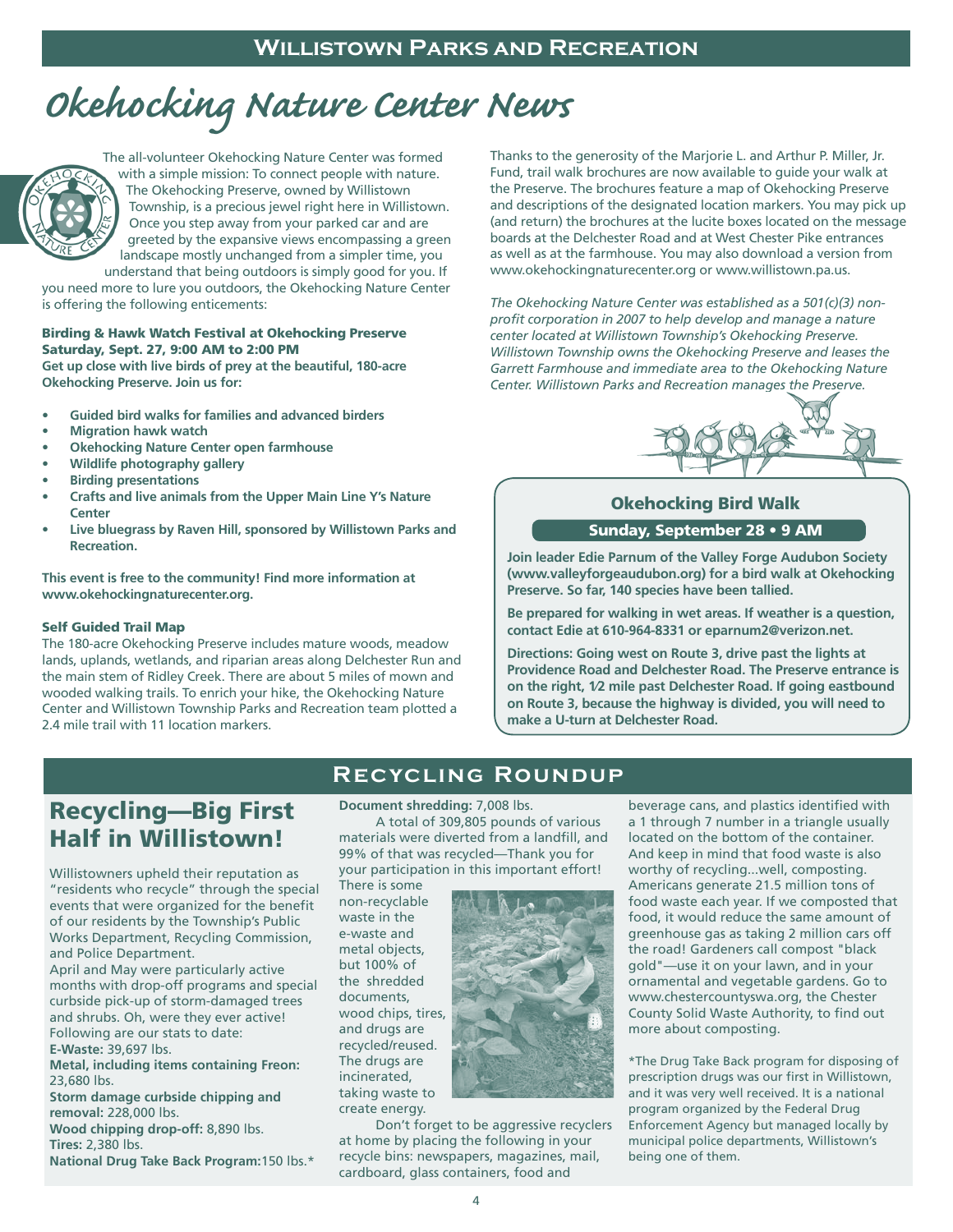## **Recycling Roundup**



#### **Saturday, October 11 • 9 AM–3 PM**

#### **County Government Services Center 601 Westtown Road, West Chester**

Chester County will have its final Household Hazardous Waste collection of the year on Saturday, October 11th. E-waste will be accepted. This is a Chester County sponsored event, not a Willistown Township event. Do not leave any household hazardous waste at the old Township building, 688 Sugartown Road. The Township does not have any capabilities for disposing of this material. Contact Jim Tate, Willistown Township Recycling Commission Chairman, with questions: 610-647-7361.

#### Household Hazardous Waste Materials Accepted (if properly labeled)

#### Paint Products

- Oil-based paints
- Paint thinners
- Shellac
- Solvent-based paint products
- Stains/varnishes
- Strippers/removers
- Turpentine
- Wallpaper cement

#### Household Products

- Adhesives/solvents
- Drain openers
- Dry cleaning fluid
- Kerosene
- Mothballs/flakes
- Rechargeable batteries lithium, ni-cad, and button
- Rug cleaners
- Spot removers
- Toilet bowl cleaners
- Wood/metal cleaners

#### Outdoor Products

- Asphalt sealers
- 
- 
- 
- 
- Swimming pool
- chemicals
- 

#### Automotive Products

- Antifreeze
- Batteries lead-acid type:
- 
- Carburetor cleaners
- Fuel additives
- Gas/oil mixtures
- Gasoline
- Grease/rust solvents
- 

- 
- 
- 
- 
- Oxidizers
- Pesticides
- Reactive metals
- Reactives
- 

- Caulking compounds
- Joint compound
- Rodent poison
- Roof cements
- Septic tank degreasers
- 
- Weed killers
- car, truck, motorcycle, and marine
- 
- 
- 
- Transmission/brake fluids

#### **Other**

- Acids/caustics/solvents
- Flammables
- Lead
- Mercury-bearing items thermometer switches
- Organic peroxide
- 
- 
- 
- 
- 

#### Did You Know?

Latex paint is not hazardous waste... It can be solidified and then placed in regular trash. Take the top off the paint can and place it outside, away from pets and children. Allow it to harden. If the can is very full, absorb the paint by mixing it with sawdust, clay-based cat litter, shredded paper, or rags. Stir with a stick until all the paint is absorbed. When the paint is solidified, it can be placed in the trash.

5

• Used motor oil • White goods • Unidentified waste

• Tires

#### Items NOT Accepted at HHW Collection Sites

- Non-recyclable alkaline
- batteries • Ammunition
- Appliances
- Asbestos
- Explosives
- Oxygen/helium/propane gas cylinders
- Infectious/medical waste
- Latex paint (water-based)
- PCBs

• Freon appliances

Acceptable E-Waste

Ask Jim!

"How do I dispose of a large household item?"

?

**This is a question I am often asked by residents, and the response depends on the condition of the item and excludes all categories of e-waste (see list on left).** 

**If the item is in poor condition, the first call for a pick-up from curbside should be made to your trash hauler. There are four companies operating in Willistown Township (that we know of) collecting trash and recyclables via scheduled, weekly, curbside pick-ups: A.J. Blosenski, Allied Waste/Republic Services, Opdenaker Waste Services, and Suburban Waste Services. Each of these companies provides a pick-up of a single bulk item at a time for which there may or may not be a charge. It is necessary to determine a date when you can place the large item at curbside; which types of items the company will or will not take; and whether there is a cost, or not.** 

**Be aware that any appliance that contains Freon will require a resident to have the Freon removed by a certified Freon removal contractor before a waste hauler will accept it. Your trash hauler can** 

**If you have a large item or items that are in good condition or in working order, please contact Habitat for Humanity to arrange a pick up at 610-466-1890. It may take a few weeks before this exceptional organization can schedule your pick-up. On the plus side, Habitat will take more** 

**Chairman, Willistown Recycling Commission** 

**—***Jim Tate*

**provide more details.**

**than one item at a time.**

- CPUs/laptop computers
- Monitors
- Printers
- Copiers (desktop & stand-alone)
- CRT & flat screen televisions

• Cell phones • Docking stations • Electric typewriters • Fax/copy machines/ duplicators • Microwaves • Pagers • Radios

- Answering machines
- Camcorders

• Remote controls/gaming consoles/controllers • Stereo/tape/CD players • Telephones & equipment • Toner/ink cartridges • VCR/DVD players • Testing equipment

• Pressurized CFCs & HCFCs • Radioactive waste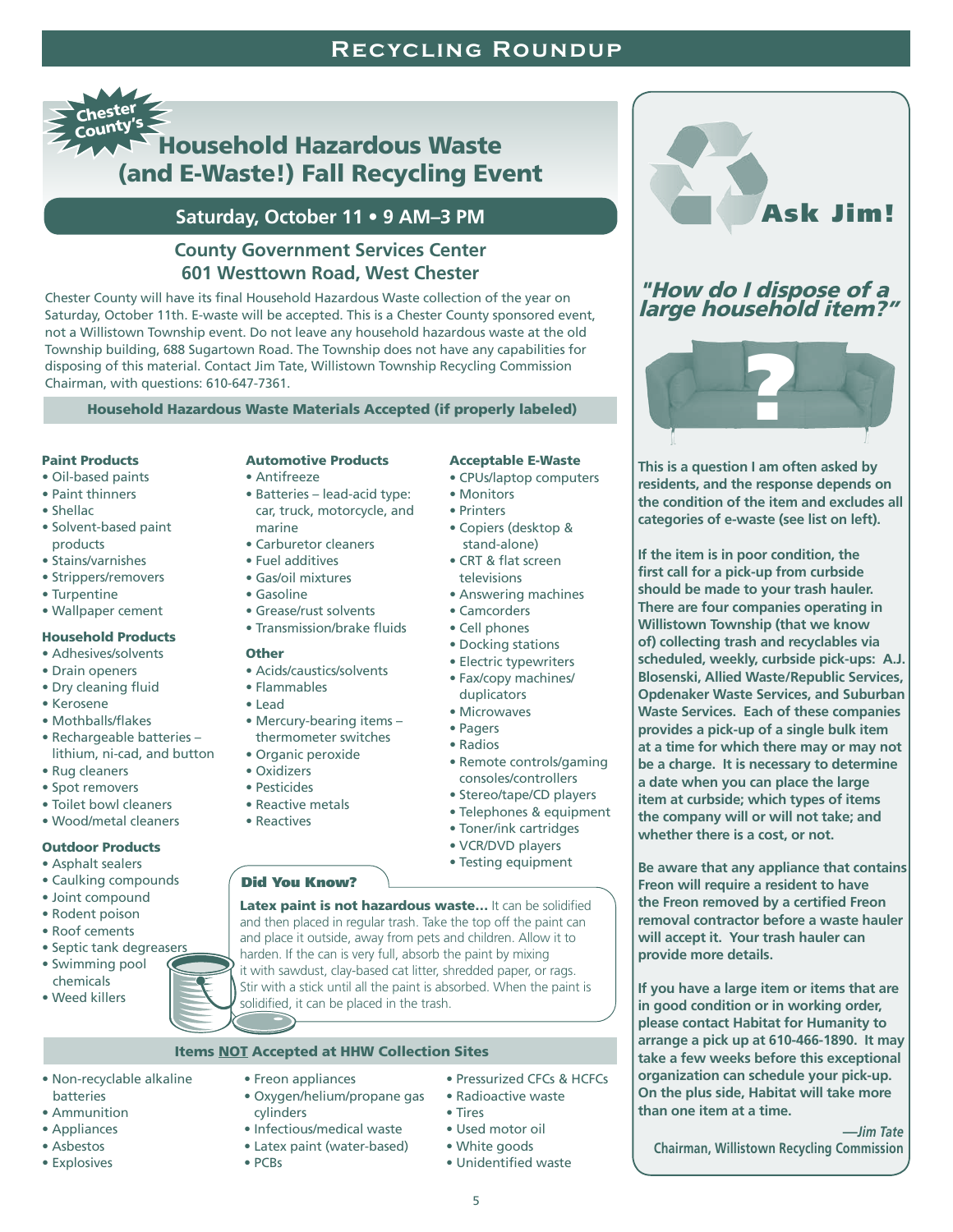#### **Community**

# Historic Sugartown Happenings



**HistoricSugartown.org** 

#### Shugart's Sunday BBQ & **Bluegrass**

*Sunday, September 14, 2–6 PM*

Enjoy an afternoon of down-home family fun at Historic Sugartown! Tap your toes to great local bluegrass music by Lenape Grass while enjoying finger-licking barbeque by award-winning Fat Jack's BBQ of Malvern, and mouth-watering sweet corn and watermelon from Sugartown Strawberries. Willisbrook Farm hayrides, sack races, and more will surely delight. To purchase tickets, visit www.historicsugartown.org or call 610- 640-2667. Admission: \$35 adults, \$10 children ages 3–10 (ages 2 & younger are free)

#### A History of Book Binding **Tools** *Tuesday, September 23, 6 PM*

Historic Sugartown's Book Bindery is home to the world-class collection of bookbinding tools and equipment once

owned by master bookbinders and conservators Fred and Elko Shihadeh of Ardmore. The Shihadeh's preserved items of national significance including Declaration of Independence broadsides and the original works of John James Audubon. Steve Beare, an independent scholar and author, will talk about the history of bookbinding in the Carriage Museum following guided bindery tours from 6-7 PM. Admission: \$5

#### Historic Sugartown Fall Tours *Saturdays, 11 AM–4 PM Sundays, 1–4 PM*

Enjoy a guided tour of the 19th Century village. You'll "shop" in the c. 1880 General Store, stamp leather as bookbinders do in the Book Bindery, view a wonderful collection of Willistown tall-case clocks in the c. 1805 Garrett House, and travel back in time in the presence of the Conestoga wagon in our Carriage Museum. Admission: \$5 adults, \$4 seniors, \$3 children ages 3–17



## Swimming Pool & Hot Tub Drainage Guidelines—*Do Not Pollute!*

Every year, there are fish kills in our local streams due to the discharge of water that has not been fully de-chlorinated to storm drains. The discharge of any sewage or industrial waste, including swimming pool water, to waters of this commonwealth without a permit is a violation

of the Clean Streams Law, the Act of June 22, 1937, P.L. 1987, as amended. The Law prohibits the discharge of any swimming pool water without a permit. However, it has been the PA Department of Environmental Protection's (DEP) policy not to require permits for discharges from single resident pools provided the guidelines outlined below are followed.

Residents and property managers who drain water from swimming pools and hot tubs must minimize environmental impact from water which contains chemicals that may be harmful to the environment.

- Please note: You are not permitted to discharge pool or hot tub water to sanitary sewers in Willistown Township.
- Never drain pool water directly into a stream, pond, or other body of water. Pump pool water out over an open area, such as a lawn, at a rate slow enough so that it is absorbed and does not reach the stream or storm drains. Ensure that the water does not flow off of your property.
- Standing water or accumulated rain and/or pool water from the previous season should be pumped from the top so as not to disturb settled solids. Solids on the pool bottom should not be discharged. After the water has been removed, solids

should be cleaned out manually.

- Shut off the chlorination system, if you have one, or stop adding chlorine. Leave the water in the pool or hot tub for two weeks prior to draining.
- Test the pH and chlorine residual of the water to be discharged. Drain the pool only when a test kit indicates no detectable chlorine levels, and the pH level is between 6.5 and 7.8.
- If your pool contains algae or a black film of organic matter, collect it and compost it. This water may also contain low dissolved oxygen or have elevated temperatures, so discharge it over a grassy area to avoid it from reaching storm drains.
- Assure that the discharged water does not create nuisance conditions such as odors and fly and mosquito breeding areas.
- Properly store pool chemicals to prevent leaks and spills, and follow the instructions on labels for disposal.

By following these simple steps, you can help ensure that your pool will not only provide months of summer fun, but will also leave minimal pollution to our precious natural water supplies.

> *Questions? Contact DEP* **Southeast Regional Office 2 East Main St. Norristown, PA 19401 Main Telephone: 484-250-5900 24-Hour Emergency: 484-250-5900**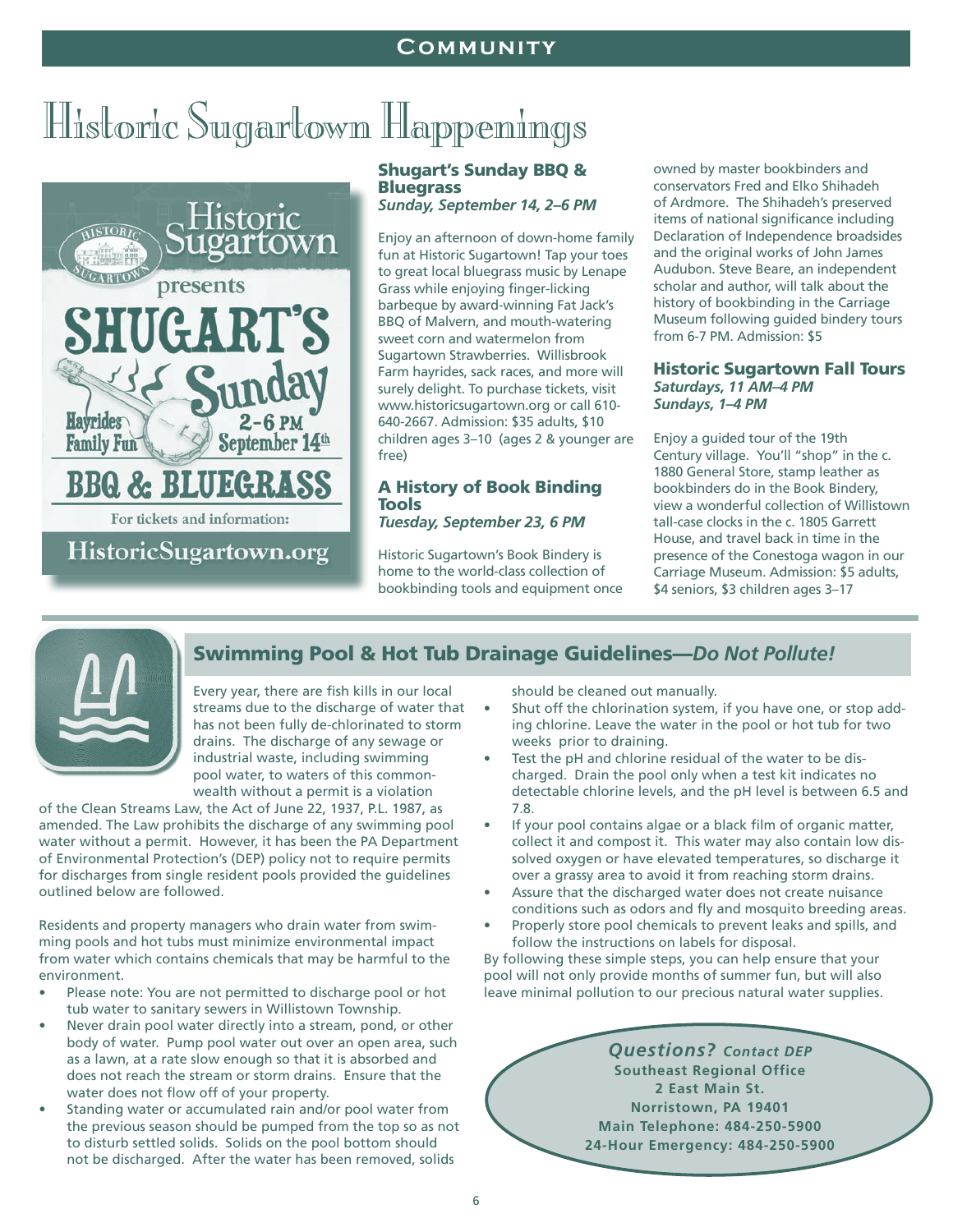# LIBRARY NEWS

#### **Malvern Public Library**

What a great summer! And the good news is, there is still time to bring in your reading logs and Go WilMa! Eruption Logs. Friday, August 15th, is the last day

to turn in your reading logs and get your Wishing Well Tickets for our weekly drawings and the Grand Prize drawing. Last day to present your Go WilMa! Eruption Log with your Hotspot stamps is Monday, August 18, to get the raffle tickets for the prize drawing at



The Willistown Country Fair in Greentree Park on Tuesday, August 19 at 6:30 PM. If you took photos while searching for your Hotspots, please share them on the Willistown Township website or GO WilMa! Facebook page.

Have you picked up your Abibliophobia T-shirt yet? It's a great way to start conversations and support the Library. The shirt can be yours for a \$25 donation.

Mark your calendars for these other fun library happenings:

- Mark Sunday, September 21st on your calendars!! We will be participating in Family Fest at People's Light and Theatre from noon to 5 PM. We will have a craft table at the Fest and there will be lots of interesting events happening on the campus of People's Light.
- Book club starts up again in the fall. We'll be discussing *The Aviator's Wife,* by Melanie Benjamin, and *Gift from the Sea,* by Anne Morrow Lindbergh. We will also discuss the line-up of books for the coming 10 months. We will meet in the program room at the library at 10 AM on September 9th.
- Registration for the Fall Storytime will start in September. Be sure to sign up and give your child a leg up in school readiness. We have storytimes for babies, 2 year olds, and children from 3 to 6. Call the library for specific days and times.

#### **Paoli Library**

Paoli Library is a vital communitylearning center that has served the Paoli community for over 100 years! The Library not only has a great selection of books, it also has a wonderful collection of movies, music, audiobooks, magazines, downloadable e-books, and e-audiobooks.

Adults can join a book club, find professional and academic resources, get help with technology, and more. Kids can enjoy special events after school, and younger readers can play and learn with storytimes including German Language Storytime and Bilingual Spanish/English Storytime. Kindergartners through teens can participate in the GO WilMa! summer outdoor adventure program.

Mark your calendars for these upcoming fall events at Tredyffrin Public Library, 582 Upper Gulph Road, Strafford, 19087. These events are for the benefit of Paoli and Tredyffrin Libraries:

- Brew for Books, a craft beer tasting on September 20, 6-9 PM.
- Once Upon a Boutique Preview Party, November 7, 7–9 PM with refreshments and entertainment. Admission: \$20
- Once Upon a Boutique, a one-day sale of new and gently-worn dresses on November 8, 11 AM–3 PM.

Ticket information for the Brews for Books and the Preview of Once Upon a Boutique is on the Paoli and Tredyffrin Library website:

www.tredyffrinlibraries.org.

**For more information on library hours, services, and programs:**

> MALVERN PUBLIC LIBRARY: 1 East First Ave. Malvern www.ccls.org or 610-644-7259

PAOLI LIBRARY: 18 Darby Road, Paoli www.tredyffrinlibraries.org or 610-296-7996

*An Abundance of Garden Goodies? Zucchini Coming Out Your Ears?*  Call Your Local Food Cupboard!

The Chester County Food Bank currently collects, stores, and distributes food to over 90 food cupboards, meal sites, and social service organizations. Since its beginning in 2009, the Food Bank has distributed 2.1 million pounds of food, that's equivalent to over 1.7 million meals!

The Food Bank partners with donors, volunteers, farmers, schools and businesses to address hunger and food insecurity. A great success is the Food Bank's farming and raised bed programs that provide fresh, healthy food to the more than 70,000 food insecure people in Chester County. The Sugartown Community Garden houses two raised beds managed by local girl scouts, see page 3, and the Okehocking Nature Center houses two raised beds at the Township's Okehocking Preserve.

Do you have a bumper crop that you can share? The Chester County Food Bank encourages residential gardeners to consider donating excess vegetables from their gardens to the local food cupboards in their area. Your abundance and generosity together could make a huge impact for those people who don't have enough money to buy or have access to nutritious, fresh produce.

If you are interested in helping people in our local community by sharing your harvest, please contact the cupboards to find out their hours of operation. Three food cupboards near us include: • Church of the Good Samaritan (610) 644-4040, 212 W. Lancaster Ave., Paoli

• Paoli Presbyterian Church (610) 644-8250, 25 S. Valley Rd., Paoli • Covenant Presbyterian Church (610) 648-0707, (Deacon's Pantry) 400 Lancaster Ave., Frazer